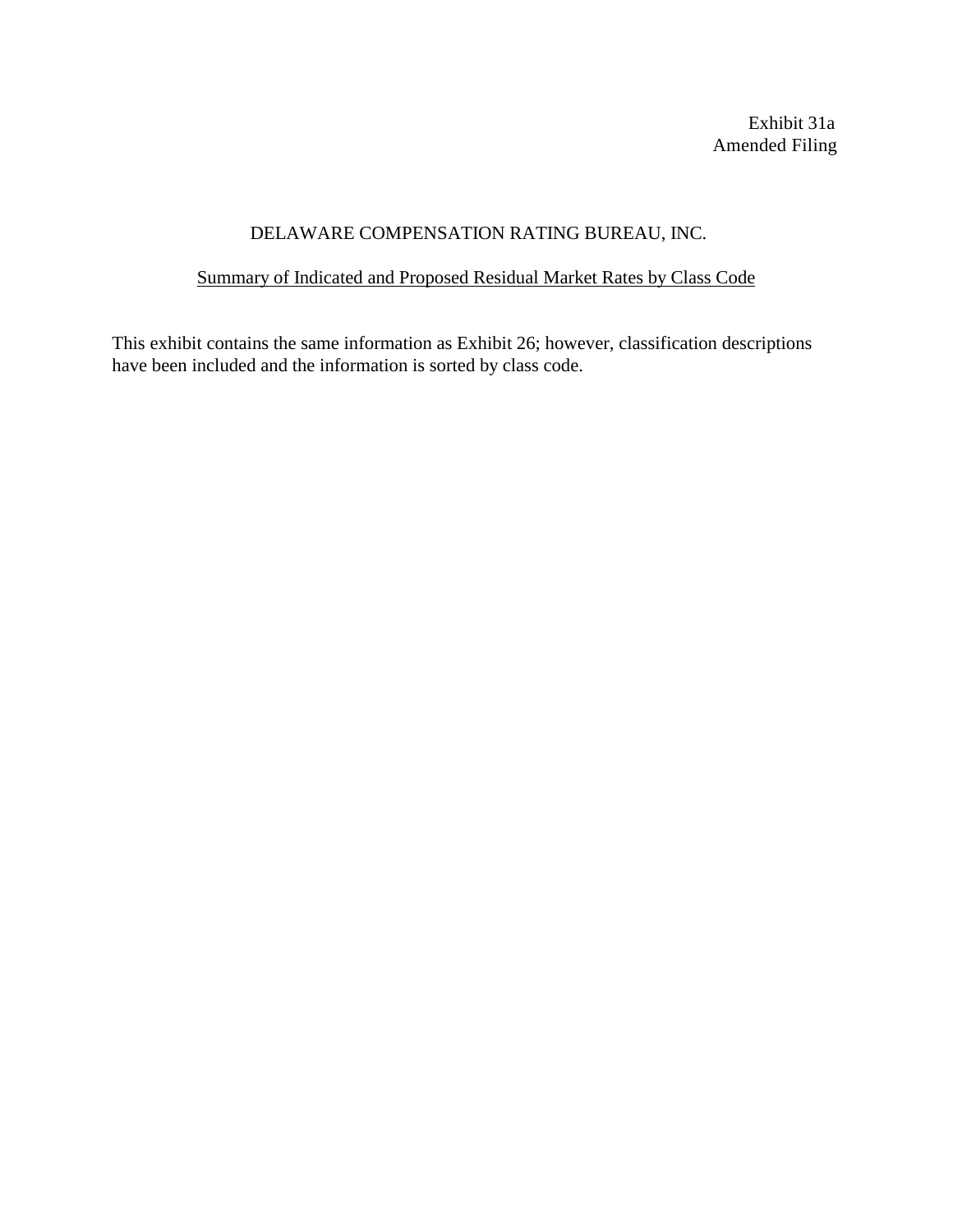| Ind<br>Grp     | <b>Class</b><br>Code |                | <b>Class Description</b>                          | <b>Current Rate</b><br><b>Pre DCCPAP</b><br><b>Pre Surcharge</b> | <b>Indicated Rate</b><br><b>Pre DCCPAP</b><br><b>Pre Surcharge</b> | <b>Proposed Rate</b><br><b>Pre DCCPAP</b><br>Pre Surcharge | Proposed<br>% Change | <b>Proposed Rate</b><br><b>Incl DCCPAP</b><br><b>Post Surcharge</b> |
|----------------|----------------------|----------------|---------------------------------------------------|------------------------------------------------------------------|--------------------------------------------------------------------|------------------------------------------------------------|----------------------|---------------------------------------------------------------------|
|                |                      |                |                                                   |                                                                  |                                                                    |                                                            |                      |                                                                     |
| 3              | 005                  | NR             | <b>Tree Pruning</b>                               | 31.17                                                            | 35.22                                                              | 35.22                                                      | 12.99                | 36.14                                                               |
| 3              | 0006                 |                | Field Crops/Vegetable Farms                       | 11.60                                                            | 12.56                                                              | 12.56                                                      | 8.28                 | 12.89                                                               |
| 3              | 007                  | NR.            | Farm Machinery Operation                          | 11.77                                                            | 12.77                                                              | 12.77                                                      | 8.50                 | 13.10                                                               |
| 3              | 0008                 | NR             | <b>Mushroom Grower</b>                            | 4.62                                                             | 4.91                                                               | 4.91                                                       | 6.28                 | 5.04                                                                |
| 3              | 009                  | <b>NR</b>      | Logging or Lumbering                              | 52.34                                                            | 57.34                                                              | 57.34                                                      | 9.55                 | 58.83                                                               |
| 3              | 0011                 | <b>NR</b>      | <b>Flower Growing</b>                             | 6.65                                                             | 7.32                                                               | 7.32                                                       | 10.08                | 7.51                                                                |
| 3              | 0012                 |                | <b>Flower Growing</b>                             | 9.64                                                             | 10.70                                                              | 10.70                                                      | 11.00                | 10.98                                                               |
| 3              | 0013                 |                | Gardeners, Nurserymen                             | 8.32                                                             | 8.96                                                               | 8.96                                                       | 7.69                 | 9.19                                                                |
| 3              | 15                   | <b>NR</b>      | Logging or Lumbering - Mechanized                 | 42.92                                                            | 44.92                                                              | 44.92                                                      | 4.66                 | 46.09                                                               |
| 3              | 0016                 | <b>NR</b>      | Orchard                                           | 6.92                                                             | 7.47                                                               | 7.47                                                       | 7.95                 | 7.66                                                                |
| 2              | 028                  | N <sub>R</sub> | Oil/Gas Production                                | 8.58                                                             | 9.41                                                               | 9.41                                                       | 9.67                 | 9.65                                                                |
| 3              | 0034                 |                | Animal Raising                                    | 9.68                                                             | 10.56                                                              | 10.56                                                      | 9.09                 | 10.83                                                               |
| 3              | 0036                 | <b>NR</b>      | Dairy Farm                                        | 9.44                                                             | 10.41                                                              | 10.41                                                      | 10.28                | 10.68                                                               |
| $\overline{c}$ | 055                  |                | Sand Excavation                                   | 10.43                                                            | 11.35                                                              | 11.35                                                      | 8.82                 | 11.65                                                               |
| 2              | 059                  | <b>NR</b>      | <b>Mineral Milling</b>                            | 8.51                                                             | 8.97                                                               | 8.97                                                       | 5.41                 | 9.20                                                                |
| 3              | 0083                 | NR             | Livestock Farm                                    | 11.62                                                            | 12.57                                                              | 12.57                                                      | 8.18                 | 12.90                                                               |
| $\mathbf{1}$   | 101                  |                | <b>Grain Milling</b>                              | 8.82                                                             | 9.16                                                               | 9.16                                                       | 3.85                 | 9.40                                                                |
| $\mathbf{1}$   | 104                  |                | Food Sundries Mfg, NOC                            | 6.15                                                             | 6.50                                                               | 6.50                                                       | 5.69                 | 6.67                                                                |
| $\mathbf{1}$   | 105                  | NR             | Bakery, Wholesale                                 | 9.71                                                             | 9.44                                                               | 9.44                                                       | $-2.78$              | 9.69                                                                |
| $\mathbf{1}$   | 106                  | NR             | Processed Meat Products Mfg                       | 11.68                                                            | 12.18                                                              | 12.18                                                      | 4.28                 | 12.50                                                               |
| $\mathbf{1}$   | 107                  | <b>NR</b>      | Candy Mfg                                         | 7.10                                                             | 7.35                                                               | 7.35                                                       | 3.52                 | 7.54                                                                |
| $\mathbf{1}$   | 108                  | <b>NR</b>      | <b>Brewery</b>                                    | 8.77                                                             | 9.13                                                               | 9.13                                                       | 4.10                 | 9.37                                                                |
| $\mathbf{1}$   | 109                  | <b>NR</b>      | Dairy Products Mfg.                               | 10.21                                                            | 10.98                                                              | 10.98                                                      | 7.54                 | 11.27                                                               |
| 1              | 110                  | <b>NR</b>      | Ice Cream Mfg                                     | 6.66                                                             | 7.42                                                               | 7.42                                                       | 11.41                | 7.61                                                                |
| 1              | 111                  | <b>NR</b>      | Slaughter House, Wholesale                        | 8.49                                                             | 9.24                                                               | 9.24                                                       | 8.83                 | 9.48                                                                |
| $\mathbf{1}$   | 112                  |                | Beverage Mfg, NOC                                 | 16.37                                                            | 17.51                                                              | 17.51                                                      | 6.96                 | 17.97                                                               |
| $\mathbf{1}$   | 113                  |                | Preserving/Canning of Food                        | 9.93                                                             | 10.37                                                              | 10.37                                                      | 4.43                 | 10.64                                                               |
| $\mathbf{1}$   | 114                  | N <sub>R</sub> | <b>Rendering Works</b>                            | 18.82                                                            | 19.82                                                              | 19.82                                                      | 5.31                 | 20.34                                                               |
| $\mathbf{1}$   | 115                  | N <sub>R</sub> | <b>Tobacco Products Manufacturing</b>             | 4.00                                                             | 4.18                                                               | 4.18                                                       | 4.50                 | 4.29                                                                |
| $\mathbf{1}$   | 119                  | <b>NR</b>      | Meat Products Mfg, NOC                            | 12.46                                                            | 13.08                                                              | 13.08                                                      | 4.98                 | 13.42                                                               |
| $\mathbf{1}$   | 130                  | <b>NR</b>      | <b>Textile Waste Mfg</b>                          | 9.67                                                             | 10.59                                                              | 10.59                                                      | 9.51                 | 10.87                                                               |
| 1              | 132                  | <b>NR</b>      | Spinning & Weaving                                | 4.91                                                             | 5.09                                                               | 5.09                                                       | 3.67                 | 5.22                                                                |
| $\mathbf{1}$   | 134                  |                | Knit Goods Mfg                                    | 4.79                                                             | 5.02                                                               | 5.02                                                       | 4.80                 | 5.15                                                                |
| $\mathbf{1}$   | 135                  | NR             | <b>Hosiery Mfg</b>                                | 5.33                                                             | 6.05                                                               | 6.05                                                       | 13.51                | 6.21                                                                |
| $\mathbf{1}$   | 136                  | N <sub>R</sub> | <b>Embroidery Mfg</b>                             | 5.03                                                             | 5.43                                                               | 5.43                                                       | 7.95                 | 5.57                                                                |
| $\mathbf{1}$   | 139                  |                | Dyeing                                            | 10.42                                                            | 11.24                                                              | 11.24                                                      | 7.87                 | 11.53                                                               |
| $\mathbf{1}$   | 141                  |                | Laundry, NOC                                      | 9.55                                                             | 10.26                                                              | 10.26                                                      | 7.43                 | 10.53                                                               |
| $\mathbf{1}$   | 142                  |                | Dry Cleaning Plant                                | 5.14                                                             | 5.67                                                               | 5.67                                                       | 10.31                | 5.82                                                                |
| $\mathbf{1}$   | 161                  | N <sub>R</sub> | Apparel Mfg                                       | 5.69                                                             | 6.07                                                               | 6.07                                                       | 6.68                 | 6.23                                                                |
| 1              | 163                  |                | Textile Prod Mfg, NOC                             | 6.18                                                             | 6.74                                                               | 6.74                                                       | 9.06                 | 6.92                                                                |
| 1              | 165                  | NR             | Mattress Mfg                                      | 9.42                                                             | 10.09                                                              | 10.09                                                      | 7.11                 | 10.35                                                               |
| $\mathbf{1}$   | 166                  | <b>NR</b>      | Canvas/Burlap Products Mfg                        | 5.19                                                             | 5.80                                                               | 5.80                                                       | 11.75                | 5.95                                                                |
| 1              | 0175                 | <b>NR</b>      | Supplemental Disease Loading for class 512        | 1.95                                                             | 2.04                                                               | 2.04                                                       | 4.62                 | 2.09                                                                |
| $\mathbf{1}$   | 0176                 | <b>NR</b>      | Supplemental Loading for class 513                | 0.78                                                             | 0.81                                                               | 0.81                                                       | 3.85                 | 0.83                                                                |
| 1              | 185                  | <b>NR</b>      | Food Sundries Mfg, NOC - Temporary Staffing Class | 6.15                                                             | 7.36                                                               | 6.50                                                       | 5.69                 | 6.67                                                                |

NR refers to classes that are Non-Reviewed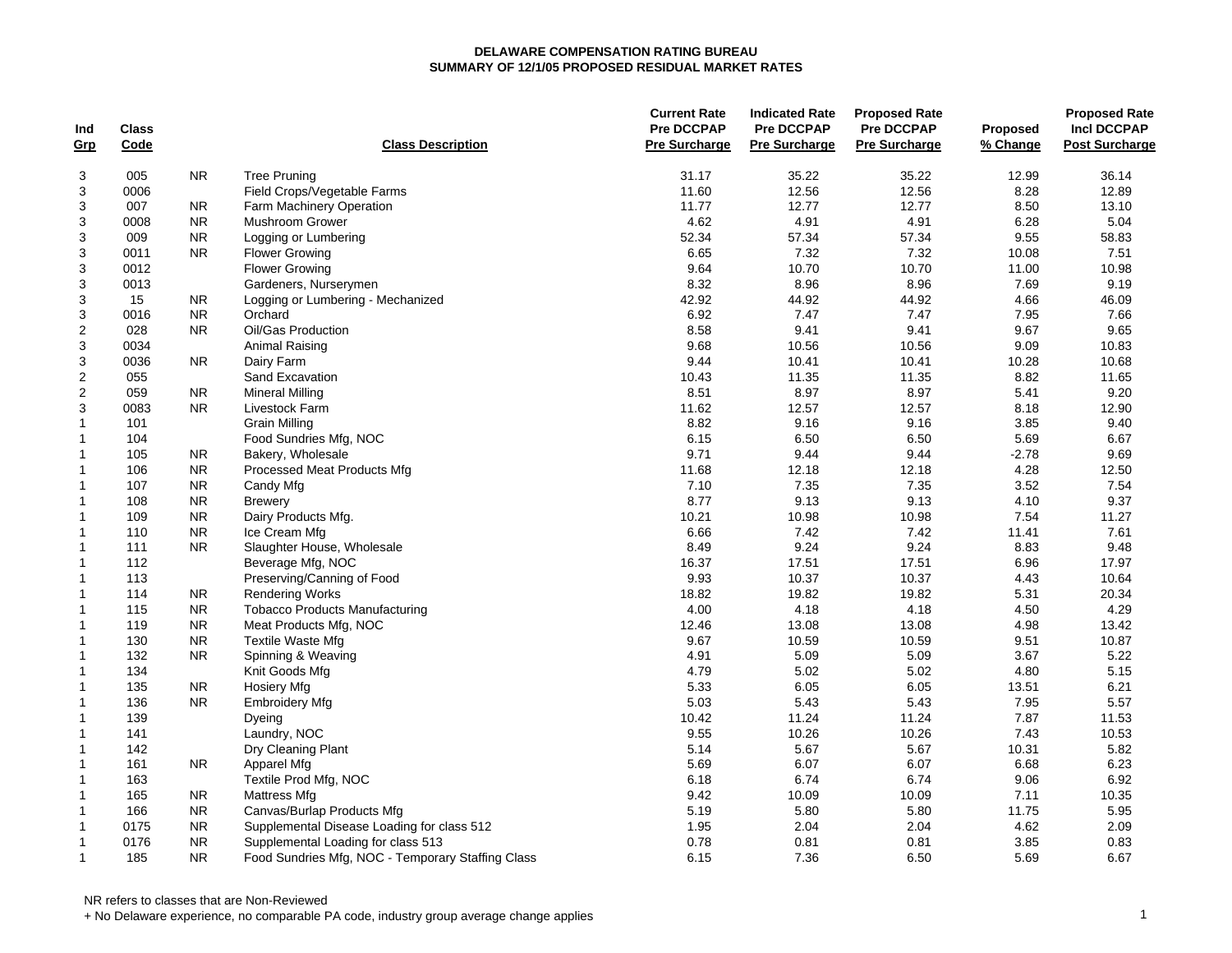|              |              |           |                                                        | <b>Current Rate</b>  | <b>Indicated Rate</b> | <b>Proposed Rate</b> |                 | <b>Proposed Rate</b>  |
|--------------|--------------|-----------|--------------------------------------------------------|----------------------|-----------------------|----------------------|-----------------|-----------------------|
| Ind          | <b>Class</b> |           |                                                        | <b>Pre DCCPAP</b>    | <b>Pre DCCPAP</b>     | Pre DCCPAP           | <b>Proposed</b> | <b>Incl DCCPAP</b>    |
| <u>Grp</u>   | Code         |           | <b>Class Description</b>                               | <b>Pre Surcharge</b> | <b>Pre Surcharge</b>  | <b>Pre Surcharge</b> | % Change        | <b>Post Surcharge</b> |
| 1            | 187          | <b>NR</b> | Candy Mfg - Temporary Staffing Class                   | 7.10                 | 7.91                  | 7.35                 | 3.52            | 7.54                  |
| 1            | 191          | <b>NR</b> | Apparel Mfg - Temporary Staffing Class                 | 5.69                 | 6.60                  | 6.07                 | 6.68            | 6.23                  |
| 1            | 201          | <b>NR</b> | Tanning                                                | 8.15                 | 8.58                  | 8.58                 | 5.28            | 8.80                  |
| 1            | 204          | <b>NR</b> | Shoe Mfg                                               | 6.31                 | 6.56                  | 6.56                 | 3.96            | 6.73                  |
| 1            | 205          | <b>NR</b> | Leather Goods Mfg, NOC                                 | 5.63                 | 6.38                  | 6.38                 | 13.32           | 6.55                  |
| 1            | 221          |           | Plastics Mfg, Injection Molding                        | 8.12                 | 8.41                  | 8.41                 | 3.57            | 8.63                  |
| 1            | 222          |           | Plastics Mfg, NOC                                      | 9.10                 | 9.69                  | 9.69                 | 6.48            | 9.94                  |
| 1            | 225          |           | <b>Rubber Goods Mfg</b>                                | 8.07                 | 8.38                  | 8.38                 | 3.84            | 8.60                  |
| $\mathbf{1}$ | 227          |           | Oilcloth Mfg                                           | 8.73                 | 9.00                  | 9.00                 | 3.09            | 9.23                  |
| 1            | 255          | <b>NR</b> | Paper Mfg                                              | 7.81                 | 7.67                  | 7.67                 | $-1.79$         | 7.87                  |
| $\mathbf{1}$ | 257          | <b>NR</b> | Paper Container Mfg                                    | 10.46                | 10.10                 | 10.10                | $-3.44$         | 10.36                 |
| $\mathbf{1}$ | 259          |           | Paper Products Mfg                                     | 6.38                 | 6.74                  | 6.74                 | 5.64            | 6.92                  |
| $\mathbf{1}$ | 261          |           | Corrugated Paper and/or Corrugated Products Mfg        | 10.80                | 11.50                 | 11.50                | 6.48            | 11.80                 |
| 1            | 263          | <b>NR</b> | Paper Coating/Finishing                                | 7.22                 | 7.70                  | 7.70                 | 6.65            | 7.90                  |
| 1            | 265          | <b>NR</b> | <b>Stationery Products Mfg</b>                         | 7.22                 | 7.59                  | 7.59                 | 5.12            | 7.79                  |
| 1            | 275          | <b>NR</b> | Plastics Mfg, Injection Molding - Temp. Staffing Class | 8.12                 | 7.83                  | 8.41                 | 3.57            | 8.63                  |
| 1            | 276          | <b>NR</b> | Plastics Mfg, NOC - Temporary Staffing Class           | 9.10                 | 9.55                  | 9.69                 | 6.48            | 9.94                  |
| 1            | 281          |           | Printing                                               | 5.46                 | 5.70                  | 5.70                 | 4.40            | 5.85                  |
| $\mathbf{1}$ | 282          | <b>NR</b> | Newspaper Publishing                                   | 9.71                 | 10.46                 | 10.46                | 7.72            | 10.73                 |
| 1            | 285          |           | Printing - Sheet Fed Press                             | 5.70                 | 6.07                  | 6.07                 | 6.49            | 6.23                  |
| 1            | 287          | <b>NR</b> | Publisher - Product Distribution                       | 5.79                 | 6.75                  | 6.75                 | 16.58           | 6.93                  |
| 1            | 297          | <b>NR</b> | <b>Printing - Temporary Staffing Class</b>             | 5.46                 | 6.52                  | 5.70                 | 4.40            | 5.85                  |
| 1            | 301          | <b>NR</b> | Sawmill                                                | 14.08                | 14.72                 | 14.72                | 4.55            | 15.10                 |
| 1            | 305          |           | <b>Carpentry Shops</b>                                 | 15.18                | 16.16                 | 16.16                | 6.46            | 16.58                 |
| $\mathbf{1}$ | 306          | <b>NR</b> | Wood Turned Products Mfg                               | 8.60                 | 9.30                  | 9.30                 | 8.14            | 9.54                  |
| 1            | 309          | $+ NR$    | Woodenware Mfg., N.O.C.                                | 7.34                 | 7.76                  | 7.76                 | 5.72            | 7.96                  |
| 1            | 311          |           | <b>Cabinet Works</b>                                   | 7.51                 | 8.00                  | 8.00                 | 6.52            | 8.21                  |
| 1            | 319          |           | <b>Furniture Assembly</b>                              | 8.88                 | 10.23                 | 10.23                | 15.20           | 10.50                 |
| 1            | 323          | <b>NR</b> | Furniture Mfg - Wood                                   | 5.34                 | 5.82                  | 5.82                 | 8.99            | 5.97                  |
| 1            | 327          | <b>NR</b> | <b>Furniture Upholstering</b>                          | 6.92                 | 7.35                  | 7.35                 | 6.21            | 7.54                  |
| 1            | 402          | <b>NR</b> | Smelting & Galvanizing                                 | 11.62                | 12.53                 | 12.53                | 7.83            | 12.86                 |
| 1            | 403          | <b>NR</b> | Rolling, Drawing, or Extruding Non-Ferrous Metal       | 6.69                 | 6.86                  | 6.86                 | 2.54            | 7.04                  |
| $\mathbf{1}$ | 404          | <b>NR</b> | Steel Mfg                                              | 8.55                 | 9.48                  | 9.48                 | 10.88           | 9.73                  |
| $\mathbf{1}$ | 406          |           | <b>Rolling Mill - Ferrous</b>                          | 11.13                | 11.55                 | 11.55                | 3.77            | 11.85                 |
| $\mathbf{1}$ | 407          | <b>NR</b> | Tube Mfg                                               | 8.27                 | 8.71                  | 8.71                 | 5.32            | 8.94                  |
| $\mathbf{1}$ | 411          |           | <b>Steel Fabricating</b>                               | 17.93                | 19.47                 | 19.47                | 8.59            | 19.98                 |
| $\mathbf{1}$ | 413          |           | Iron Work                                              | 15.51                | 16.33                 | 16.33                | 5.29            | 16.75                 |
| $\mathbf{1}$ | 415          | <b>NR</b> | <b>Fabricated Plate Work</b>                           | 9.27                 | 9.44                  | 9.44                 | 1.83            | 9.69                  |
| 1            | 416          | <b>NR</b> | Car Mfg.                                               | 18.42                | 19.14                 | 19.14                | 3.91            | 19.64                 |
| 1            | 421          | <b>NR</b> | <b>Steel Foundries</b>                                 | 14.75                | 15.19                 | 15.19                | 2.98            | 15.58                 |
| 1            | 425          | <b>NR</b> | Iron Foundries, NOC                                    | 15.71                | 17.06                 | 17.06                | 8.59            | 17.50                 |
| 1            | 427          | NR.       | <b>Malleable Foundries</b>                             | 8.20                 | 8.79                  | 8.79                 | 7.20            | 9.02                  |
| 1            | 429          | NR.       | Die Casting Mfg                                        | 10.40                | 11.24                 | 11.24                | 8.08            | 11.53                 |
| 1            | 431          | <b>NR</b> | Forging                                                | 14.14                | 14.87                 | 14.87                | 5.16            | 15.26                 |
| 1            | 433          | <b>NR</b> | Tool Mfg - Forged                                      | 8.46                 | 8.88                  | 8.88                 | 4.96            | 9.11                  |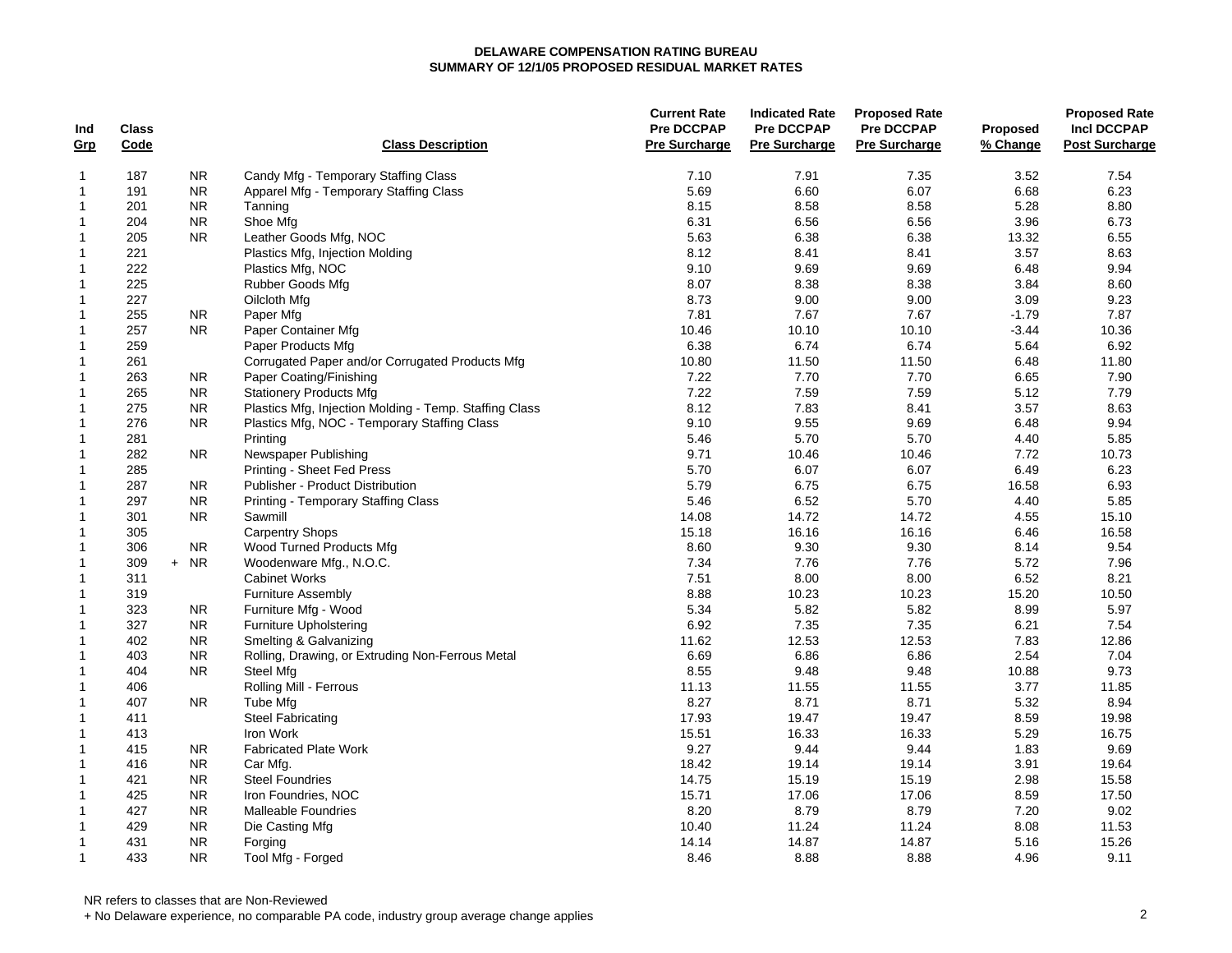| Ind<br>Grp   | <b>Class</b><br>Code |                | <b>Class Description</b>                                               | <b>Current Rate</b><br><b>Pre DCCPAP</b><br><b>Pre Surcharge</b> | <b>Indicated Rate</b><br><b>Pre DCCPAP</b><br><b>Pre Surcharge</b> | <b>Proposed Rate</b><br><b>Pre DCCPAP</b><br><b>Pre Surcharge</b> | <b>Proposed</b><br>% Change | <b>Proposed Rate</b><br>Incl DCCPAP<br><b>Post Surcharge</b> |
|--------------|----------------------|----------------|------------------------------------------------------------------------|------------------------------------------------------------------|--------------------------------------------------------------------|-------------------------------------------------------------------|-----------------------------|--------------------------------------------------------------|
| 1            | 435                  | NR             | Spring Mfg - Hot Wound                                                 | 10.49                                                            | 11.20                                                              | 11.20                                                             | 6.77                        | 11.49                                                        |
| $\mathbf{1}$ | 441                  | NR             | Tool Mfg, NOC                                                          | 3.62                                                             | 3.77                                                               | 3.77                                                              | 4.14                        | 3.87                                                         |
| 1            | 445                  |                | Hardware Mfg, NOC                                                      | 12.82                                                            | 13.65                                                              | 13.65                                                             | 6.47                        | 14.00                                                        |
| $\mathbf{1}$ | 447                  | NR             | Non-Ferrous Metals Foundry                                             | 9.80                                                             | 10.68                                                              | 10.68                                                             | 8.98                        | 10.96                                                        |
| 1            | 449                  | <b>NR</b>      | Electroplating                                                         | 7.44                                                             | 7.86                                                               | 7.86                                                              | 5.65                        | 8.06                                                         |
| 1            | 451                  | NR             | Auto Body Mfg                                                          | 9.40                                                             | 9.67                                                               | 9.67                                                              | 2.87                        | 9.92                                                         |
| 1            | 454                  |                | <b>Sheet Metal Shop</b>                                                | 12.69                                                            | 13.45                                                              | 13.45                                                             | 5.99                        | 13.80                                                        |
| $\mathbf{1}$ | 456                  |                | Metal Furniture Mfg                                                    | 7.92                                                             | 8.23                                                               | 8.23                                                              | 3.91                        | 8.44                                                         |
| $\mathbf{1}$ | 457                  |                | Wire Goods Mfg                                                         | 15.38                                                            | 16.29                                                              | 16.29                                                             | 5.92                        | 16.71                                                        |
| $\mathbf{1}$ | 458                  | NR             | Jewelry Mfg                                                            | 5.14                                                             | 5.56                                                               | 5.56                                                              | 8.17                        | 5.70                                                         |
| $\mathbf{1}$ | 459                  | N <sub>R</sub> | Eyelet Mfg                                                             | 3.24                                                             | 3.36                                                               | 3.36                                                              | 3.70                        | 3.45                                                         |
| $\mathbf{1}$ | 461                  |                | Machine Shops                                                          | 8.05                                                             | 8.45                                                               | 8.45                                                              | 4.97                        | 8.67                                                         |
| $\mathbf{1}$ | 463                  | <b>NR</b>      | Automobile Mfg                                                         | 4.49                                                             | 4.79                                                               | 4.79                                                              | 6.68                        | 4.91                                                         |
| $\mathbf{1}$ | 464                  |                | Machinery Mfg., N.O.C.                                                 | 7.67                                                             | 7.94                                                               | 7.94                                                              | 3.52                        | 8.15                                                         |
| $\mathbf{1}$ | 465                  | NR             | Conveyor Or Hoisting Systems Mfg                                       | 7.17                                                             | 7.44                                                               | 7.44                                                              | 3.77                        | 7.63                                                         |
| $\mathbf{1}$ | 467                  | N <sub>R</sub> | <b>Ball Bearing Mfg</b>                                                | 6.82                                                             | 7.40                                                               | 7.40                                                              | 8.50                        | 7.59                                                         |
| 1            | 471                  | <b>NR</b>      | <b>Printed Circuit Board Assembly</b>                                  | 4.04                                                             | 4.29                                                               | 4.29                                                              | 6.19                        | 4.40                                                         |
| 1            | 472                  |                | <b>Electronic Component Mfg</b>                                        | 3.71                                                             | 4.02                                                               | 4.02                                                              | 8.36                        | 4.12                                                         |
| $\mathbf{1}$ | 473                  |                | <b>Electrical Apparatus Mfg</b>                                        | 3.96                                                             | 4.25                                                               | 4.25                                                              | 7.32                        | 4.36                                                         |
| 1            | 474                  | NR             | Electric Power or Electric Transmission Equipment Mfg.                 | 2.41                                                             | 2.20                                                               | 2.20                                                              | $-8.71$                     | 2.26                                                         |
| $\mathbf{1}$ | 475                  |                | <b>Battery Mfg</b>                                                     | 7.01                                                             | 7.45                                                               | 7.45                                                              | 6.28                        | 7.64                                                         |
| 1            | 476                  | NR             | Industrial Controls or Systems Manufacture/Assembly                    | 3.33                                                             | 3.47                                                               | 3.47                                                              | 4.20                        | 3.56                                                         |
| 1            | 477                  | NR.            | Electric Motor Mfg. Or Repair                                          | 5.83                                                             | 6.19                                                               | 6.19                                                              | 6.17                        | 6.35                                                         |
| 1            | 483                  | NR.            | Office Machine Mfg                                                     | 2.81                                                             | 2.82                                                               | 2.82                                                              | 0.36                        | 2.89                                                         |
| $\mathbf{1}$ | 485                  | <b>NR</b>      | Communications, Search, Detection, or Signal Processing Equipment Mfg. | 3.57                                                             | 4.01                                                               | 4.01                                                              | 12.32                       | 4.11                                                         |
| $\mathbf{1}$ | 486                  | <b>NR</b>      | Lightbulb/Electronic Tube Manufacturing                                | 5.49                                                             | 5.58                                                               | 5.58                                                              | 1.64                        | 5.73                                                         |
| $\mathbf{1}$ | 487                  |                | <b>Instrument Mfg</b>                                                  | 3.40                                                             | 3.57                                                               | 3.57                                                              | 5.00                        | 3.66                                                         |
| $\mathbf{1}$ | 488                  |                | Electronic Measuring or Analytical Instrument Mfg.                     | 1.76                                                             | 1.89                                                               | 1.89                                                              | 7.39                        | 1.94                                                         |
| $\mathbf{1}$ | 489                  | NR             | Dental Laboratory                                                      | 2.21                                                             | 2.56                                                               | 2.56                                                              | 15.84                       | 2.63                                                         |
| $\mathbf{1}$ | 491                  | <b>NR</b>      | Rolling, Drawing, or Extruding Non-Ferrous Metal - Temp.               | 6.69                                                             | 7.36                                                               | 6.86                                                              | 2.54                        | 7.04                                                         |
| $\mathbf{1}$ | 495                  | <b>NR</b>      | Auto Body Mfg - Temporary Staffing Class                               | 9.40                                                             | 10.36                                                              | 9.67                                                              | 2.87                        | 9.92                                                         |
| $\mathbf{1}$ | 497                  | NR             | Electronic Component Mfg - Temporary Staffing Class                    | 3.71                                                             | 3.90                                                               | 4.02                                                              | 8.36                        | 4.12                                                         |
| 1            | 499                  | <b>NR</b>      | Battery Mfg - Temporary Staffing Class                                 | 7.01                                                             | 7.56                                                               | 7.45                                                              | 6.28                        | 7.64                                                         |
| $\mathbf{1}$ | 501                  | <b>NR</b>      | <b>Cement Mfg</b>                                                      | 6.88                                                             | 7.25                                                               | 7.25                                                              | 5.38                        | 7.44                                                         |
| 1            | 502                  | <b>NR</b>      | Plaster Statuary Mfg                                                   | 7.42                                                             | 8.11                                                               | 8.11                                                              | 9.30                        | 8.32                                                         |
| $\mathbf{1}$ | 506                  | <b>NR</b>      | Powder Metal Prod Mfg                                                  | 4.78                                                             | 4.95                                                               | 4.95                                                              | 3.56                        | 5.08                                                         |
| 1            | 507                  | <b>NR</b>      | Graphite Prod Mfg                                                      | 7.62                                                             | 8.29                                                               | 8.29                                                              | 8.79                        | 8.51                                                         |
| 1            | 509                  | <b>NR</b>      | Asbestos Goods Mfg                                                     | 12.80                                                            | 13.70                                                              | 13.70                                                             | 7.03                        | 14.06                                                        |
| 1            | 511                  |                | Concrete Products Mfg                                                  | 15.20                                                            | 16.35                                                              | 16.35                                                             | 7.57                        | 16.78                                                        |
| 1            | 512                  | NR.            | Brick Mfg, NOC                                                         | 9.75                                                             | 10.18                                                              | 10.18                                                             | 4.41                        | 10.44                                                        |
| $\mathbf{1}$ | 513                  | <b>NR</b>      | Potteries, NOC                                                         | 7.83                                                             | 8.12                                                               | 8.12                                                              | 3.70                        | 8.33                                                         |
| $\mathbf{1}$ | 535                  | N <sub>R</sub> | Glassware Mfg, NOC                                                     | 7.12                                                             | 7.13                                                               | 7.13                                                              | 0.14                        | 7.32                                                         |
| $\mathbf{1}$ | 536                  | <b>NR</b>      | Glass Products Mfg                                                     | 11.27                                                            | 12.07                                                              | 12.07                                                             | 7.10                        | 12.38                                                        |
| $\mathbf{1}$ | 544                  |                | Temp Labor - Light Industrial                                          | 12.90                                                            | 14.28                                                              | 14.28                                                             | 10.70                       | 14.65                                                        |
| $\mathbf{1}$ | 551                  |                | Chemical Mfg, NOC                                                      | 3.81                                                             | 3.99                                                               | 3.99                                                              | 4.72                        | 4.09                                                         |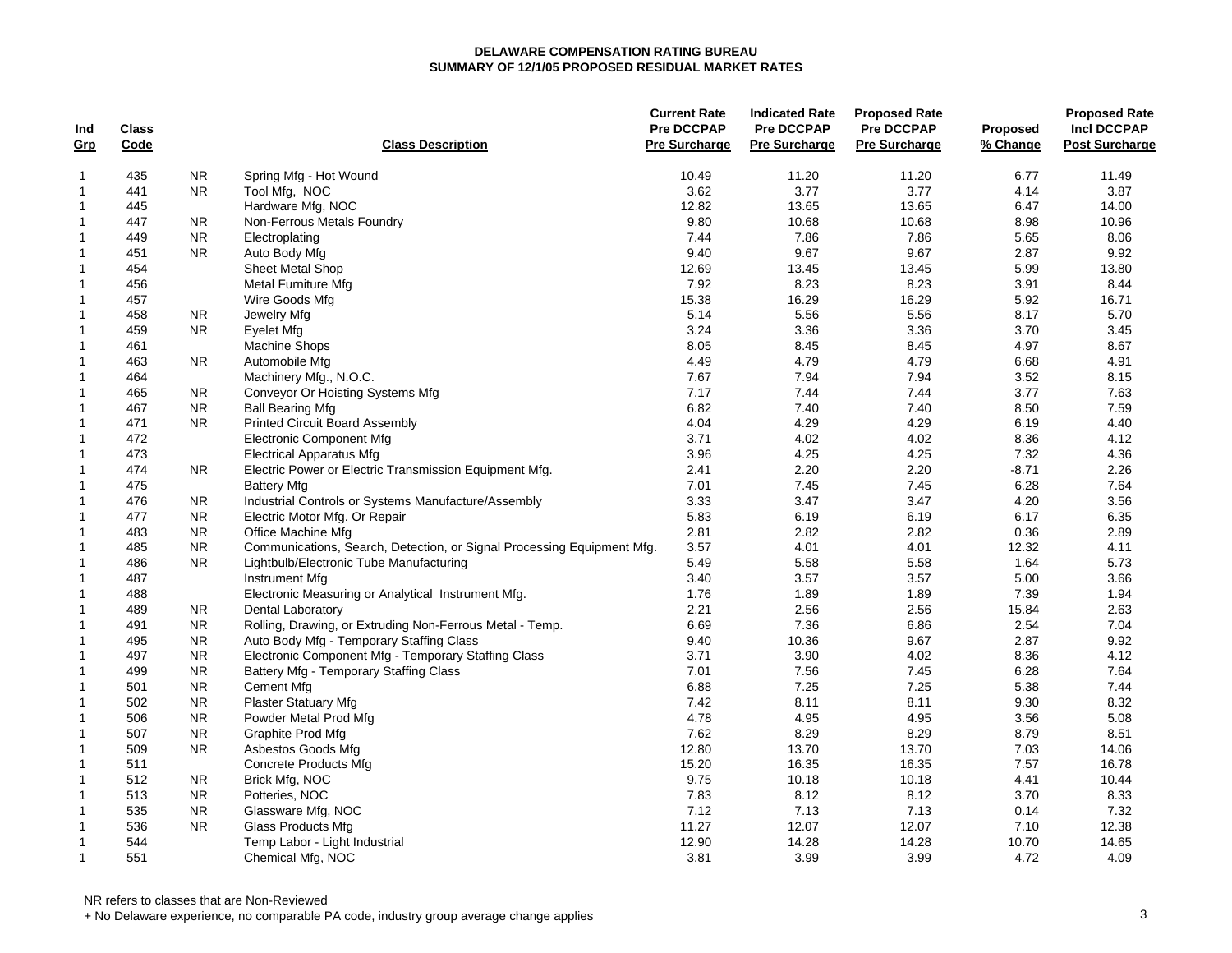|                  |              |                |                                       | <b>Current Rate</b>  | <b>Indicated Rate</b> | <b>Proposed Rate</b> |                 | <b>Proposed Rate</b>  |
|------------------|--------------|----------------|---------------------------------------|----------------------|-----------------------|----------------------|-----------------|-----------------------|
| Ind              | <b>Class</b> |                |                                       | <b>Pre DCCPAP</b>    | <b>Pre DCCPAP</b>     | <b>Pre DCCPAP</b>    | <b>Proposed</b> | <b>Incl DCCPAP</b>    |
| <u>Grp</u>       | <b>Code</b>  |                | <b>Class Description</b>              | <b>Pre Surcharge</b> | <b>Pre Surcharge</b>  | <b>Pre Surcharge</b> | % Change        | <b>Post Surcharge</b> |
| $\mathbf{1}$     | 553          |                | Gases Mfg                             | 8.71                 | 9.17                  | 9.17                 | 5.28            | 9.41                  |
| $\mathbf{1}$     | 555          |                | Drug & Medicine Mfg.                  | 1.73                 | 1.78                  | 1.78                 | 2.89            | 1.83                  |
| $\mathbf{1}$     | 563          |                | Paint Mfg                             | 4.44                 | 4.66                  | 4.66                 | 4.95            | 4.78                  |
| $\mathbf{1}$     | 571          |                | Soap Mfg                              | 5.95                 | 6.36                  | 6.36                 | 6.89            | 6.53                  |
| 1                | 573          | <b>NR</b>      | Fertilizer Mfg                        | 7.45                 | 8.03                  | 8.03                 | 7.79            | 8.24                  |
| $\mathbf{1}$     | 581          |                | Oil Refining                          | 5.90                 | 6.20                  | 6.20                 | 5.08            | 6.36                  |
| $\mathbf{1}$     | 587          | <b>NR</b>      | Paint Mfg - Temporary Staffing Class  | 4.44                 | 5.22                  | 4.66                 | 4.95            | 4.78                  |
| $\overline{2}$   | 601          |                | Road/Street Paving/Repaving           | 18.93                | 20.39                 | 20.39                | 7.71            | 22.80                 |
| $\overline{c}$   | 602          |                | Road/Street Subsurface Construction   | 13.27                | 14.29                 | 14.29                | 7.69            | 15.62                 |
| $\boldsymbol{2}$ | 603          |                | <b>Sewer Construction</b>             | 20.76                | 22.68                 | 22.68                | 9.25            | 24.72                 |
| $\boldsymbol{2}$ | 605          | <b>NR</b>      | <b>Railroad Construction</b>          | 15.84                | 16.71                 | 16.71                | 5.49            | 18.24                 |
| $\overline{2}$   | 607          | <b>NR</b>      | Drilling                              | 17.50                | 18.87                 | 18.87                | 7.83            | 20.42                 |
| $\sqrt{2}$       | 608          |                | <b>Flat Cement Work</b>               | 10.09                | 11.02                 | 11.02                | 9.22            | 12.03                 |
| $\overline{c}$   | 609          |                | Excavation                            | 10.23                | 11.02                 | 11.02                | 7.72            | 12.07                 |
| $\overline{c}$   | 611          | <b>NR</b>      | <b>Pile Driving</b>                   | 21.75                | 23.06                 | 23.06                | 6.02            | 25.15                 |
| $\overline{2}$   | 615          | <b>NR</b>      | Tunneling                             | 27.75                | 28.82                 | 28.82                | 3.86            | 31.46                 |
| $\overline{2}$   | 617          |                | Gas/Steam/Water Main Construction     | 13.16                | 14.13                 | 14.13                | 7.37            | 15.39                 |
| $\overline{c}$   | 625          |                | <b>Conduit Construction</b>           | 11.79                | 12.75                 | 12.75                | 8.14            | 13.92                 |
| $\overline{2}$   | 643          | <b>NR</b>      | <b>Asbestos Contractor</b>            | 21.44                | 23.48                 | 23.48                | 9.51            | 25.66                 |
| $\mathbf 2$      | 645          |                | Wallboard Installation                | 11.50                | 12.48                 | 12.48                | 8.52            | 13.96                 |
| $\overline{2}$   | 646          |                | Furniture/Fixtures Installation       | 8.48                 | 9.12                  | 9.12                 | 7.55            | 9.87                  |
| $\overline{c}$   | 647          | N <sub>R</sub> | Insulation Work, NOC                  | 14.29                | 15.65                 | 15.65                | 9.52            | 17.08                 |
| $\mathbf 2$      | 648          |                | Carpentry - Cabinets - Installation   | 9.67                 | 10.31                 | 10.31                | 6.62            | 11.02                 |
| $\sqrt{2}$       | 649          |                | Ceiling Installation                  | 6.39                 | 7.01                  | 7.01                 | 9.70            | 7.75                  |
| $\mathbf 2$      | 651          |                | Carpentry, NOC                        | 13.18                | 13.95                 | 13.95                | 5.84            | 15.10                 |
| $\overline{c}$   | 652          |                | Carpentry - Detached Dwelling         | 16.95                | 18.59                 | 18.59                | 9.68            | 19.38                 |
| $\overline{2}$   | 653          |                | Masonry                               | 13.06                | 14.35                 | 14.35                | 9.88            | 15.69                 |
| $\overline{2}$   | 654          |                | <b>Concrete Construction</b>          | 12.90                | 13.78                 | 13.78                | 6.82            | 15.16                 |
| $\overline{2}$   | 655          |                | Iron Erection                         | 30.56                | 32.74                 | 32.74                | 7.13            | 35.78                 |
| $\sqrt{2}$       | 656          | <b>NR</b>      | <b>Electric Line Construction</b>     | 16.67                | 17.59                 | 17.59                | 5.52            | 19.18                 |
| $\boldsymbol{2}$ | 657          | N <sub>R</sub> | Rigging, NOC                          | 21.44                | 22.50                 | 22.50                | 4.94            | 24.63                 |
| $\boldsymbol{2}$ | 658          |                | Iron Erection/Installation            | 13.43                | 14.60                 | 14.60                | 8.71            | 16.11                 |
| $\mathbf 2$      | 659          |                | Roofing                               | 29.23                | 31.81                 | 31.81                | 8.83            | 34.39                 |
| $\boldsymbol{2}$ | 660          |                | Alarms/Sound Systems                  | 5.07                 | 5.42                  | 5.42                 | 6.90            | 5.56                  |
| $\overline{c}$   | 661          |                | <b>Electrical Wiring in Buildings</b> | 6.90                 | 7.28                  | 7.28                 | 5.51            | 8.22                  |
| $\overline{2}$   | 662          |                | <b>Household Appliance Service</b>    | 5.65                 | 6.17                  | 6.17                 | 9.20            | 6.33                  |
| $\overline{c}$   | 663          |                | Plumbing                              | 8.30                 | 9.07                  | 9.07                 | 9.28            | 10.12                 |
| $\overline{2}$   | 664          |                | <b>HVAC Contractors</b>               | 6.92                 | 7.91                  | 7.91                 | 14.31           | 8.77                  |
| $\overline{c}$   | 665          |                | Painting                              | 17.71                | 18.91                 | 18.91                | 6.78            | 20.18                 |
| $\boldsymbol{2}$ | 666          | <b>NR</b>      | Plate Glass Installation              | 12.16                | 12.96                 | 12.96                | 6.58            | 14.07                 |
| $\sqrt{2}$       | 667          | <b>NR</b>      | Paper Hanging                         | 4.12                 | 4.41                  | 4.41                 | 7.04            | 4.78                  |
| $\mathbf 2$      | 668          | <b>NR</b>      | Tile/Stone/Mosaic/Terrazzo Work       | 10.70                | 11.45                 | 11.45                | 7.01            | 12.50                 |
| $\boldsymbol{2}$ | 669          | <b>NR</b>      | Plastering                            | 14.02                | 15.26                 | 15.26                | 8.84            | 16.67                 |
| $\overline{2}$   | 670          |                | House Furnishing Installation         | 9.46                 | 10.28                 | 10.21                | 7.93            | 10.48                 |
| 2                | 673          | <b>NR</b>      | <b>Advertising Signs</b>              | 11.11                | 11.86                 | 11.86                | 6.75            | 12.17                 |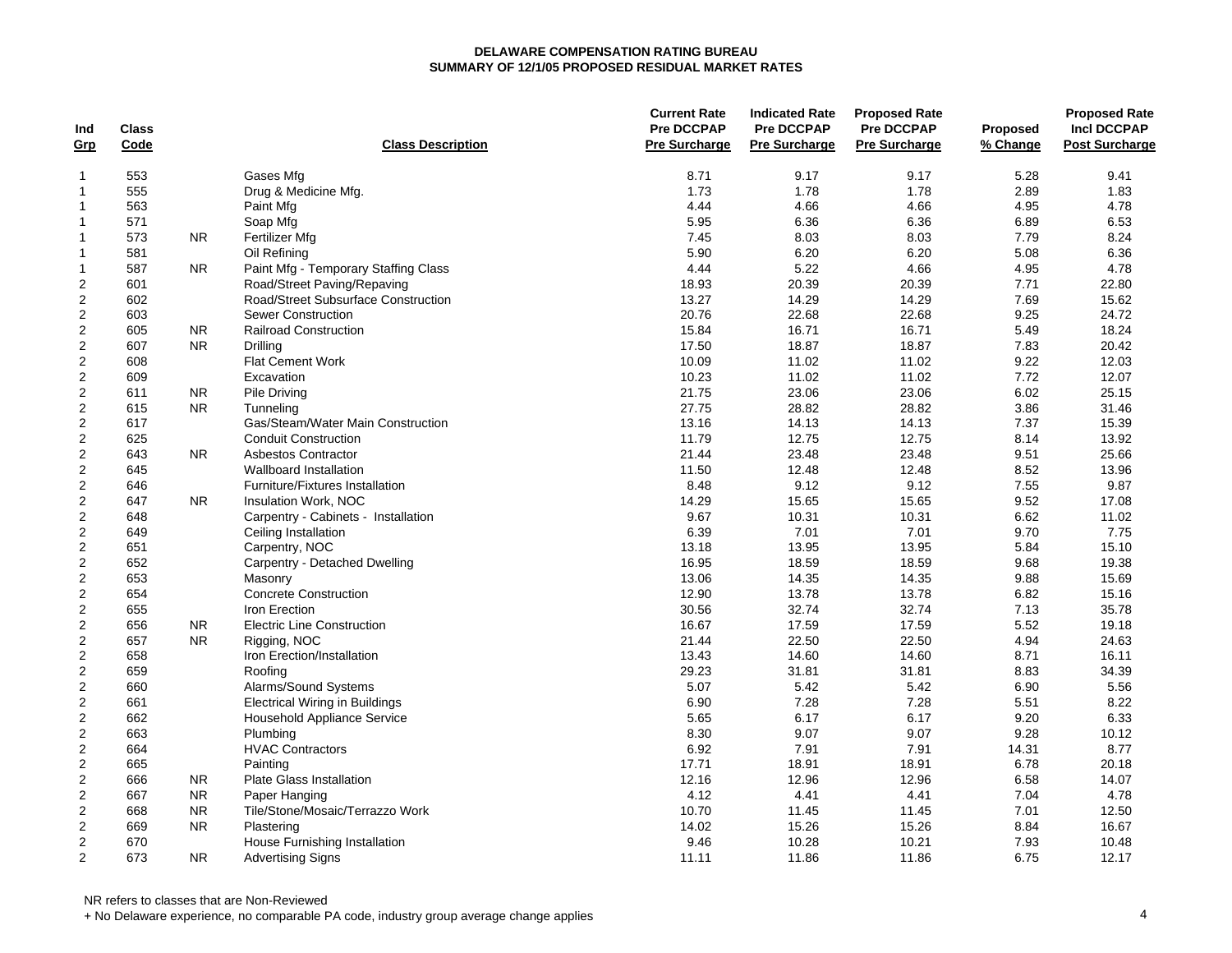| Ind<br><u>Grp</u> | <b>Class</b><br><b>Code</b> |                | <b>Class Description</b>                                  | <b>Current Rate</b><br><b>Pre DCCPAP</b><br><b>Pre Surcharge</b> | <b>Indicated Rate</b><br><b>Pre DCCPAP</b><br><b>Pre Surcharge</b> | <b>Proposed Rate</b><br><b>Pre DCCPAP</b><br><b>Pre Surcharge</b> | <b>Proposed</b><br>% Change | <b>Proposed Rate</b><br><b>Incl DCCPAP</b><br><b>Post Surcharge</b> |
|-------------------|-----------------------------|----------------|-----------------------------------------------------------|------------------------------------------------------------------|--------------------------------------------------------------------|-------------------------------------------------------------------|-----------------------------|---------------------------------------------------------------------|
|                   |                             |                |                                                           |                                                                  |                                                                    |                                                                   |                             |                                                                     |
| $\overline{c}$    | 674                         | <b>NR</b>      | Swimming Pool Construction                                | 10.72                                                            | 11.28                                                              | 11.28                                                             | 5.22                        | 12.31                                                               |
| $\overline{2}$    | 675                         |                | Machinery or Equipment Erection                           | 8.11                                                             | 8.35                                                               | 8.35                                                              | 2.96                        | 9.17                                                                |
| $\boldsymbol{2}$  | 676                         |                | Sheet Metal Installation                                  | 10.76                                                            | 11.59                                                              | 11.59                                                             | 7.71                        | 12.62                                                               |
| $\overline{c}$    | 677                         |                | <b>Boiler Installation</b>                                | 8.30                                                             | 8.80                                                               | 8.80                                                              | 6.02                        | 9.59                                                                |
| $\boldsymbol{2}$  | 679                         | NR.            | <b>Advertising Companies - Outdoor</b>                    | 22.61                                                            | 23.53                                                              | 23.53                                                             | 4.07                        | 24.14                                                               |
| $\overline{c}$    | 681                         |                | <b>Canvas Goods Erection</b>                              | 9.46                                                             | 10.08                                                              | 10.21                                                             | 7.93                        | 10.48                                                               |
| $\boldsymbol{2}$  | 682                         | NR.            | Temp Labor - Const/Erection                               | 32.65                                                            | 34.54                                                              | 34.54                                                             | 5.79                        | 35.44                                                               |
| $\overline{2}$    | 691                         | <b>NR</b>      | <b>Excavation - Temporary Staffing Class</b>              | 10.23                                                            | 11.71                                                              | 11.02                                                             | 7.72                        | 12.07                                                               |
| $\sqrt{2}$        | 693                         | <b>NR</b>      | Carpentry, NOC - Temporary Staffing Class                 | 13.18                                                            | 15.92                                                              | 13.95                                                             | 5.84                        | 15.10                                                               |
| $\overline{2}$    | 695                         | <b>NR</b>      | Electrical Wiring in Buildings - Temporary Staffing Class | 6.90                                                             | 8.26                                                               | 7.28                                                              | 5.51                        | 8.22                                                                |
| $\overline{2}$    | 709                         | <b>NR</b>      | Tallymen/Checking Clerks                                  | 4.59                                                             | 4.97                                                               | 4.97                                                              | 8.28                        | 5.10                                                                |
| $\boldsymbol{2}$  | 716                         | <b>NR</b>      | Marina                                                    | 6.99                                                             | 7.40                                                               | 7.40                                                              | 5.87                        | 7.59                                                                |
| $\boldsymbol{2}$  | 718                         | <b>NR</b>      | Boat Bldg/Repair                                          | 7.41                                                             | 7.68                                                               | 7.68                                                              | 3.64                        | 7.88                                                                |
| $\mathbf{1}$      | 721                         | <b>NR</b>      | Railroad Operation, NOC                                   | 20.57                                                            | 22.79                                                              | 22.79                                                             | 10.79                       | 23.38                                                               |
| 1                 | 744                         | <b>NR</b>      | Aircraft Mfg                                              | 3.45                                                             | 3.65                                                               | 3.65                                                              | 5.80                        | 3.74                                                                |
| $\mathbf{1}$      | 751                         | <b>NR</b>      | <b>Gas Utility</b>                                        | 2.70                                                             | 2.96                                                               | 2.96                                                              | 9.63                        | 3.04                                                                |
| $\mathbf{1}$      | 752                         | <b>NR</b>      | Oil/Gas Pipeline Operation                                | 1.64                                                             | 1.76                                                               | 1.76                                                              | 7.32                        | 1.81                                                                |
| $\mathbf{1}$      | 753                         |                | Waterworks                                                | 8.74                                                             | 9.30                                                               | 9.30                                                              | 6.41                        | 9.54                                                                |
| $\mathbf{1}$      | 755                         |                | <b>Electric Utilities</b>                                 | 5.75                                                             | 5.93                                                               | 5.93                                                              | 3.13                        | 6.08                                                                |
| $\mathbf{1}$      | 757                         |                | Telecommunication Co.                                     | 3.08                                                             | 3.19                                                               | 3.19                                                              | 3.57                        | 3.27                                                                |
| 1                 | 759                         |                | Cable TV Operations                                       | 7.94                                                             | 8.38                                                               | 8.38                                                              | 5.54                        | 8.60                                                                |
| $\mathbf{1}$      | 0771                        | <b>NR</b>      | Non-Rateable Element - Class 4771                         | 2.86                                                             | 2.81                                                               | 2.81                                                              | $-1.75$                     | 2.88                                                                |
| 3                 | 801                         |                | Stable                                                    | 12.68                                                            | 14.23                                                              | 14.23                                                             | 12.22                       | 14.60                                                               |
| 3                 | 803                         | <b>NR</b>      | <b>Taxicab Companies</b>                                  | 31.60                                                            | 35.72                                                              | 35.72                                                             | 13.04                       | 36.65                                                               |
| 3                 | 804                         |                | School Bus Operation                                      | 5.53                                                             | 6.13                                                               | 6.13                                                              | 10.85                       | 6.29                                                                |
| 3                 | 805                         | <b>NR</b>      | Milk Hauling - By Contractor                              | 9.15                                                             | 10.22                                                              | 10.22                                                             | 11.69                       | 10.49                                                               |
| 3                 | 806                         |                | <b>Furniture Moving/Storage</b>                           | 16.27                                                            | 17.58                                                              | 17.58                                                             | 8.05                        | 18.04                                                               |
| 3                 | 807                         | NR.            | Ambulance Service - Nonvolunteer                          | 12.30                                                            | 12.91                                                              | 12.91                                                             | 4.96                        | 13.25                                                               |
| 3                 | 808                         |                | <b>Parcel Delivery</b>                                    | 16.15                                                            | 17.96                                                              | 17.96                                                             | 11.21                       | 18.43                                                               |
| 3                 | 809                         |                | <b>Fuel Distribution</b>                                  | 8.54                                                             | 9.51                                                               | 9.51                                                              | 11.36                       | 9.76                                                                |
| 3                 | 811                         |                | Trucking, NOC                                             | 14.56                                                            | 16.08                                                              | 16.07                                                             | 10.37                       | 16.49                                                               |
| 3                 | 812                         | N <sub>R</sub> | Mail Hauling/Delivery Service                             | 12.37                                                            | 13.61                                                              | 13.61                                                             | 10.02                       | 13.96                                                               |
| 3                 | 813                         |                | Warehousing, Other than Furniture                         | 9.50                                                             | 10.18                                                              | 10.18                                                             | 7.16                        | 10.44                                                               |
| 3                 | 814                         |                | Mobile, Self-Propelled Equipment Dealers                  | 8.53                                                             | 9.23                                                               | 9.23                                                              | 8.21                        | 9.47                                                                |
| 3                 | 815                         |                | <b>Auto Service Centers</b>                               | 6.85                                                             | 7.90                                                               | 7.90                                                              | 15.33                       | 8.11                                                                |
| 3                 | 816                         |                | <b>Auto Filling Stations</b>                              | 4.29                                                             | 4.68                                                               | 4.68                                                              | 9.09                        | 4.80                                                                |
| 3                 | 817                         |                | <b>Bus Operation</b>                                      | 15.11                                                            | 16.12                                                              | 16.12                                                             | 6.68                        | 16.54                                                               |
| 3                 | 818                         |                | <b>Auto Dealers</b>                                       | 5.23                                                             | 5.79                                                               | 5.79                                                              | 10.71                       | 5.94                                                                |
| 3                 | 819                         |                | Auto Salesmen                                             | 1.64                                                             | 1.69                                                               | 1.69                                                              | 3.05                        | 1.73                                                                |
| 3                 | 821                         |                | <b>Beverage Distributor</b>                               | 11.15                                                            | 12.34                                                              | 12.34                                                             | 10.67                       | 12.66                                                               |
| 3                 | 825                         | <b>NR</b>      | Auto Storage Garage                                       | 7.12                                                             | 8.03                                                               | 8.03                                                              | 12.78                       | 8.24                                                                |
| 3                 | 855                         |                | Lumber/Building Material Dealer                           | 10.98                                                            | 11.88                                                              | 11.88                                                             | 8.20                        | 12.19                                                               |
| 3                 | 857                         |                | Iron/Steel Merchant                                       | 16.38                                                            | 17.61                                                              | 17.61                                                             | 7.51                        | 18.07                                                               |
| 3                 | 858                         | <b>NR</b>      | Ferrous Scrap Metal Dealer                                | 15.23                                                            | 16.54                                                              | 16.54                                                             | 8.60                        | 16.97                                                               |
| 3                 | 859                         | <b>NR</b>      | Nonferrous Scrap Metal Dealer                             | 17.41                                                            | 19.00                                                              | 19.00                                                             | 9.13                        | 19.49                                                               |

NR refers to classes that are Non-Reviewed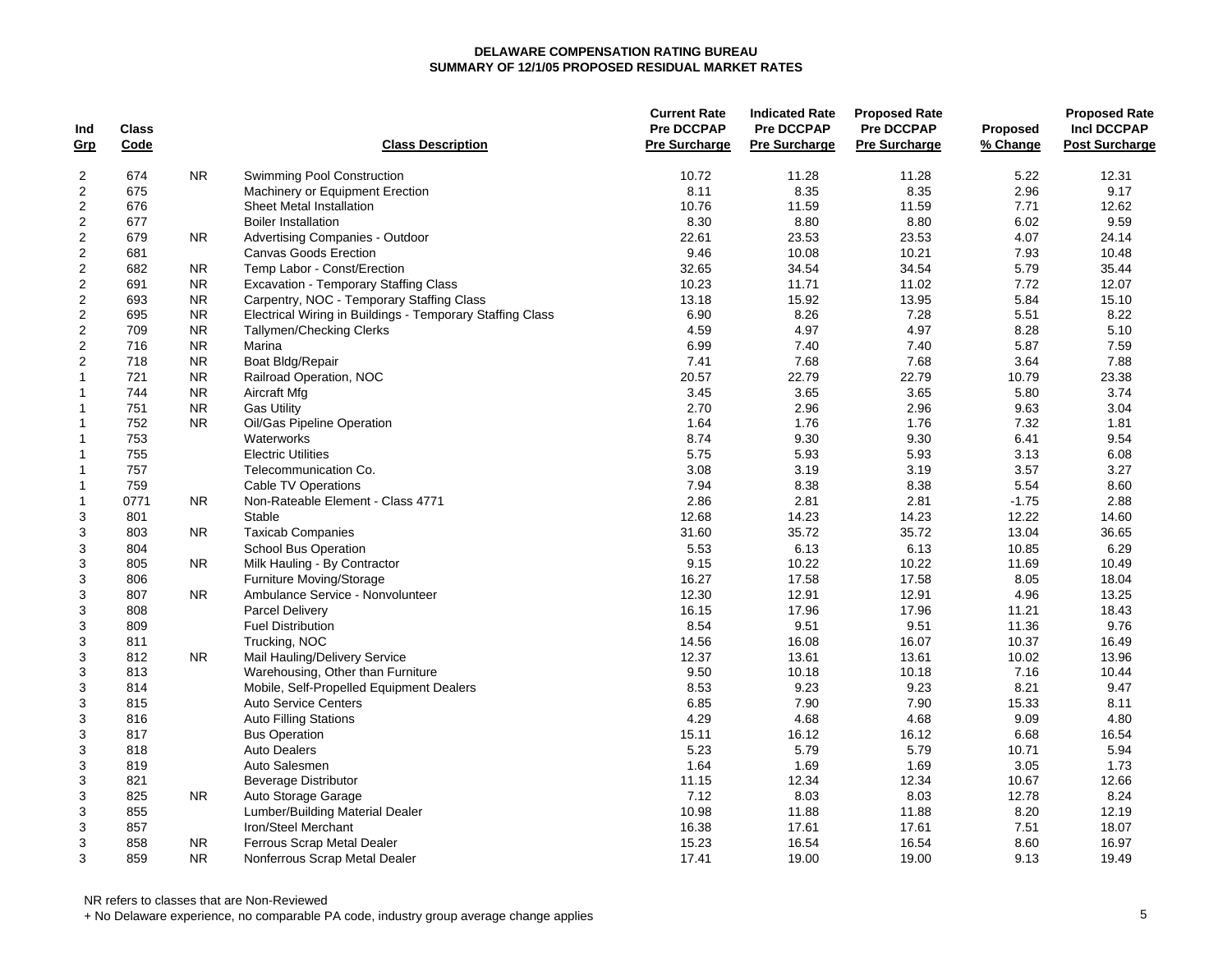| Ind | <b>Class</b> |                |                                                        | <b>Current Rate</b><br><b>Pre DCCPAP</b> | <b>Indicated Rate</b><br><b>Pre DCCPAP</b> | <b>Proposed Rate</b><br><b>Pre DCCPAP</b> | <b>Proposed</b> | <b>Proposed Rate</b><br><b>Incl DCCPAP</b> |
|-----|--------------|----------------|--------------------------------------------------------|------------------------------------------|--------------------------------------------|-------------------------------------------|-----------------|--------------------------------------------|
| Grp | Code         |                | <b>Class Description</b>                               | <b>Pre Surcharge</b>                     | <b>Pre Surcharge</b>                       | <b>Pre Surcharge</b>                      | % Change        | <b>Post Surcharge</b>                      |
| 3   | 860          | <b>NR</b>      | <b>Scrap Metal Dealer</b>                              | 17.12                                    | 18.86                                      | 18.86                                     | 10.16           | 19.35                                      |
| 3   | 861          | <b>NR</b>      | <b>Auto Dismantlers</b>                                | 11.40                                    | 12.99                                      | 12.99                                     | 13.95           | 13.33                                      |
| 3   | 862          | <b>NR</b>      | <b>Recycling Center</b>                                | 15.34                                    | 17.09                                      | 17.09                                     | 11.41           | 17.53                                      |
| 3   | 865          |                | Poultry/Fish Dealer/Processor                          | 4.93                                     | 5.04                                       | 5.04                                      | 2.23            | 5.17                                       |
| 3   | 867          | <b>NR</b>      | Warehousing, Other than Furniture - Temporary Staffing | 9.50                                     | 11.94                                      | 10.18                                     | 7.16            | 10.44                                      |
| 3   | 877          | <b>NR</b>      | Department Stores - Temporary Staffing Class           | 4.78                                     | 5.33                                       | 5.41                                      | 13.18           | 5.55                                       |
| 3   | 879          | <b>NR</b>      | <b>Contract Packaging - Temporary Staffing Class</b>   | 6.34                                     | 7.53                                       | 7.04                                      | 11.04           | 7.22                                       |
| 3   | 880          |                | <b>Theatres</b>                                        | 8.00                                     | 8.91                                       | 8.91                                      | 11.38           | 9.14                                       |
| 3   | 881          | <b>NR</b>      | Hardware Store - Wholesale - Temporary Staffing Class  | 5.35                                     | 6.74                                       | 5.84                                      | 9.16            | 5.99                                       |
| 3   | 882          | <b>NR</b>      | <b>Theatres</b>                                        | 10.81                                    | 12.93                                      | 12.93                                     | 19.61           | 13.27                                      |
| 3   | 883          | <b>NR</b>      | Retail Store, NOC - Temporary Staffing Class           | 4.23                                     | 4.78                                       | 4.57                                      | 8.04            | 4.69                                       |
| 3   | 884          |                | Health And Exercise Clubs,                             | 1.87                                     | 1.99                                       | 1.99                                      | 6.42            | 2.04                                       |
| 3   | 885          |                | <b>Plumbing Supplies Dealer</b>                        | 5.97                                     | 6.52                                       | 6.52                                      | 9.21            | 6.69                                       |
| 3   | 886          | NR.            | <b>Electrical Supplies Dealer</b>                      | 5.26                                     | 5.59                                       | 5.59                                      | 6.27            | 5.74                                       |
| 3   | 887          |                | <b>Electrical Supplies Dealer</b>                      | 2.65                                     | 2.76                                       | 2.76                                      | 4.15            | 2.83                                       |
| 3   | 889          |                | Clerical Office - Temporary Staffing Class             | 0.73                                     | 0.80                                       | 0.82                                      | 12.33           | 0.84                                       |
| 3   | 890          |                | <b>Electrical Supplies Dealer</b>                      | 0.81                                     | 0.91                                       | 0.91                                      | 12.35           | 0.93                                       |
| 3   | 891          |                | Pre School Child Care                                  | 1.79                                     | 2.13                                       | 2.13                                      | 18.99           | 2.19                                       |
| 3   | 895          | <b>NR</b>      | Colleges/Schools - Temporary Staffing Class            | 0.85                                     | 1.11                                       | 0.98                                      | 15.29           | 1.01                                       |
| 3   | 896          |                | Club N.O.C                                             | 4.95                                     | 5.40                                       | 5.40                                      | 9.09            | 5.54                                       |
| 3   | 897          |                | <b>Fast Food Restaurant</b>                            | 5.18                                     | 5.65                                       | 5.65                                      | 9.07            | 5.80                                       |
| 3   | 898          |                | Caterer                                                | 5.76                                     | 6.54                                       | 6.54                                      | 13.54           | 6.71                                       |
| 3   | 899          | NR.            | Bar and Tavern                                         | 3.95                                     | 4.09                                       | 4.09                                      | 3.54            | 4.20                                       |
| 3   | 903          |                | Bar and Tavern                                         | 0.96                                     | 1.04                                       | 1.04                                      | 8.33            | 1.07                                       |
| 3   | 904          | <b>NR</b>      | Investigative Agency                                   | 6.28                                     | 5.85                                       | 5.85                                      | $-6.85$         | 6.00                                       |
| 3   | 907          | <b>NR</b>      | Fruit/Vegetable Dealer, Wholesale                      | 11.15                                    | 12.23                                      | 12.23                                     | 9.69            | 12.55                                      |
| 3   | 0908         | <b>NR</b>      | Inservants - Occasional                                | 132.91                                   | 165.52                                     | 165.52                                    | 24.54           | 169.82                                     |
| 3   | 0909         | <b>NR</b>      | Outservants - Occasional                               | 119.72                                   | 135.69                                     | 135.69                                    | 13.34           | 139.22                                     |
| 3   | 910          | <b>NR</b>      | Meat Dealer, Wholesale                                 | 16.24                                    | 19.49                                      | 19.49                                     | 20.01           | 20.00                                      |
| 3   | 911          |                | Grocery, Wholesale                                     | 9.47                                     | 10.34                                      | 10.34                                     | 9.19            | 10.61                                      |
| 3   | 0912         | <b>NR</b>      | Outservants                                            | 357.80                                   | 436.27                                     | 436.27                                    | 21.93           | 447.61                                     |
| 3   | 0913         | <b>NR</b>      | Inservants                                             | 369.34                                   | 507.32                                     | 494.91                                    | 34.00           | 507.78                                     |
| 3   | 914          |                | <b>Department Stores</b>                               | 4.78                                     | 5.41                                       | 5.41                                      | 13.18           | 5.55                                       |
| 3   | 915          | N <sub>R</sub> | Meat/Fish/Poultry Store - Retail                       | 6.95                                     | 7.97                                       | 7.97                                      | 14.68           | 8.18                                       |
| 3   | 916          |                | Dry Goods Stores or Clothing                           | 3.24                                     | 3.47                                       | 3.47                                      | 7.10            | 3.56                                       |
| 3   | 917          |                | Grocery Store - Retail                                 | 6.70                                     | 7.40                                       | 7.40                                      | 10.45           | 7.59                                       |
| 3   | 918          |                | Bakery Shop - Retail                                   | 5.18                                     | 5.81                                       | 5.81                                      | 12.16           | 5.96                                       |
| 3   | 919          |                | <b>Florist Store</b>                                   | 4.98                                     | 5.44                                       | 5.44                                      | 9.24            | 5.58                                       |
| 3   | 920          |                | Jewelry Store                                          | 0.93                                     | 1.03                                       | 1.03                                      | 10.75           | 1.06                                       |
| 3   | 921          | NR.            | Furniture Store - Wholesale                            | 7.07                                     | 8.85                                       | 8.15                                      | 15.28           | 8.36                                       |
| 3   | 922          |                | Furniture Store - Retail                               | 5.88                                     | 6.65                                       | 6.65                                      | 13.10           | 6.82                                       |
| 3   | 923          | NR.            | <b>Contract Packaging</b>                              | 6.34                                     | 7.04                                       | 7.04                                      | 11.04           | 7.22                                       |
| 3   | 924          |                | Wholesale Store, NOC                                   | 6.24                                     | 6.80                                       | 6.80                                      | 8.97            | 6.98                                       |
| 3   | 925          |                | Hardware Stores - Retail                               | 3.35                                     | 3.74                                       | 3.74                                      | 11.64           | 3.84                                       |
| 3   | 926          |                | Hardware Store - Wholesale                             | 5.35                                     | 5.84                                       | 5.84                                      | 9.16            | 5.99                                       |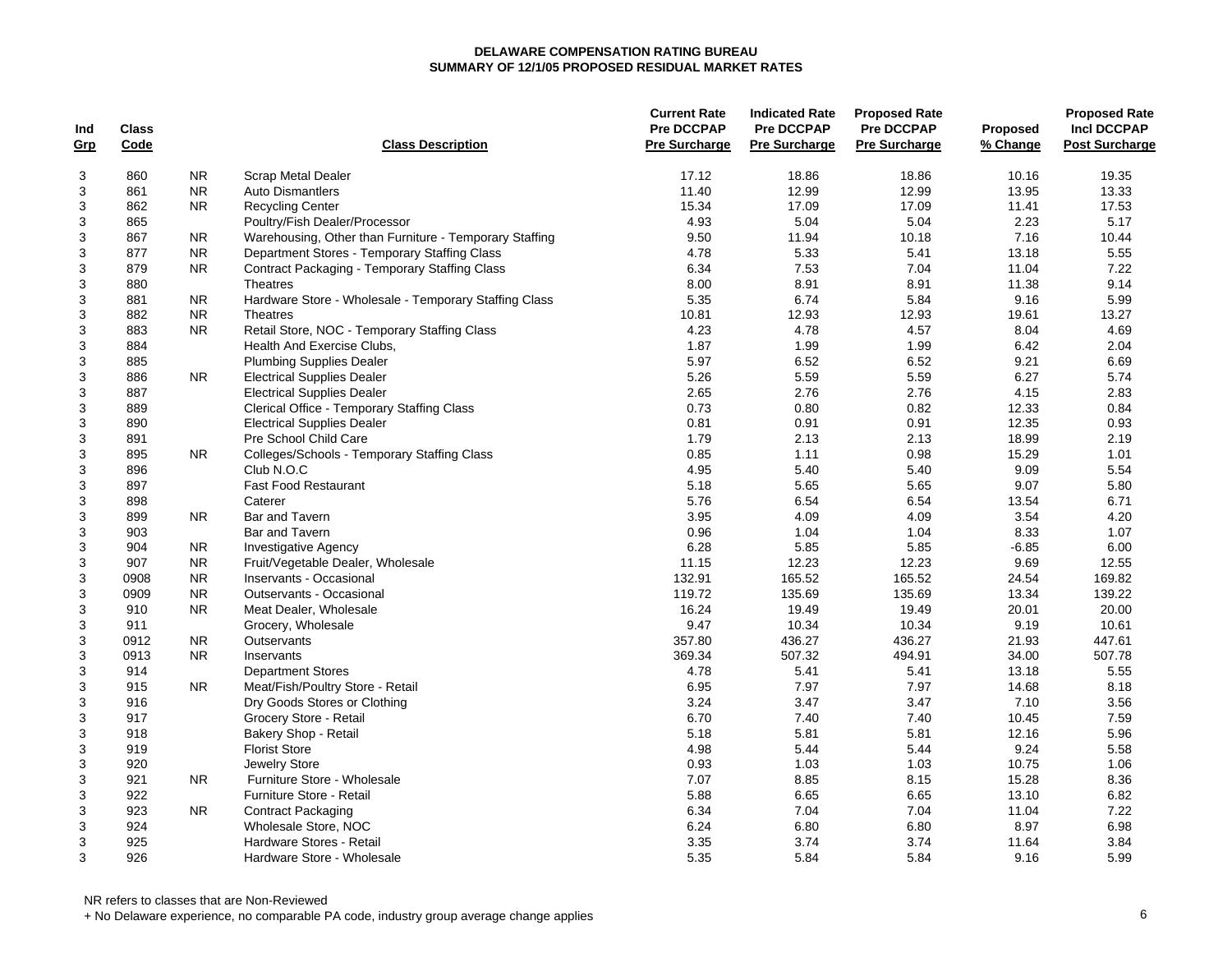| Ind              | <b>Class</b> |           |                                                  | <b>Current Rate</b><br><b>Pre DCCPAP</b> | <b>Indicated Rate</b><br><b>Pre DCCPAP</b> | <b>Proposed Rate</b><br><b>Pre DCCPAP</b> | <b>Proposed</b> | <b>Proposed Rate</b><br><b>Incl DCCPAP</b> |
|------------------|--------------|-----------|--------------------------------------------------|------------------------------------------|--------------------------------------------|-------------------------------------------|-----------------|--------------------------------------------|
| <u>Grp</u>       | Code         |           | <b>Class Description</b>                         | <b>Pre Surcharge</b>                     | <b>Pre Surcharge</b>                       | <b>Pre Surcharge</b>                      | % Change        | <b>Post Surcharge</b>                      |
| 3                | 927          |           | Drugstore                                        | 2.26                                     | 2.44                                       | 2.44                                      | 7.96            | 2.50                                       |
| 3                | 928          |           | Retail Store, NOC                                | 4.23                                     | 4.57                                       | 4.57                                      | 8.04            | 4.69                                       |
| 3                | 929          |           | Temp Labor - Mercantile                          | 9.32                                     | 9.95                                       | 9.95                                      | 6.76            | 10.21                                      |
| 3                | 932          |           | <b>Copying or Duplicating Service</b>            | 2.07                                     | 2.25                                       | 2.25                                      | 8.70            | 2.31                                       |
| $\mathsf 3$      | 933          |           | Vending Machine Installation/Service/Repair      | 6.88                                     | 7.48                                       | 7.48                                      | 8.72            | 7.67                                       |
| 3                | 934          |           | Auto Parts/Accessory Store                       | 4.76                                     | 5.25                                       | 5.25                                      | 10.29           | 5.39                                       |
| 3                | 935          |           | Lumber/Building Material Dealer- Store Employees | 2.88                                     | 3.55                                       | 3.55                                      | 23.26           | 3.64                                       |
| 3                | 936          |           | <b>Broadcasting Station</b>                      | 1.31                                     | 1.39                                       | 1.39                                      | 6.11            | 1.43                                       |
| 3                | 937          | <b>NR</b> | Temp Labor - Heavy Labor                         | 29.26                                    | 30.50                                      | 30.50                                     | 4.24            | 31.29                                      |
| 3                | 939          | <b>NR</b> | Carnival                                         | 10.02                                    | 11.05                                      | 11.05                                     | 10.28           | 11.34                                      |
| 3                | 940          | <b>NR</b> | Residential - Developmentally Disabled           | 10.19                                    | 11.23                                      | 11.23                                     | 10.21           | 11.52                                      |
| 3                | 941          |           | Social Rehabilitation Facility                   | 5.03                                     | 5.49                                       | 5.49                                      | 9.15            | 5.63                                       |
| 3                | 942          |           | Home Health Care - Professional                  | 5.33                                     | 5.91                                       | 5.91                                      | 10.88           | 6.06                                       |
| 3                | 943          |           | Home Health Care - Nonprofessional               | 12.36                                    | 13.49                                      | 13.49                                     | 9.14            | 13.84                                      |
| 3                | 944          |           | <b>Country Club</b>                              | 5.63                                     | 6.04                                       | 6.04                                      | 7.28            | 6.20                                       |
| 3                | 945          |           | <b>Hotel Restaurant</b>                          | 5.89                                     | 6.53                                       | 6.53                                      | 10.87           | 6.70                                       |
| 3                | 946          |           | Temp Labor - Medical Staffing                    | 7.37                                     | 8.20                                       | 8.20                                      | 11.26           | 8.41                                       |
| 3                | 947          |           | Temp Labor - Light Service                       | 11.64                                    | 12.55                                      | 12.55                                     | 7.82            | 12.88                                      |
| 3                | 948          |           | Mailing/Addressing Co                            | 2.67                                     | 3.15                                       | 3.15                                      | 17.98           | 3.23                                       |
| 3                | 949          | <b>NR</b> | Temp Labor - Marketing                           | 1.89                                     | 1.97                                       | 1.97                                      | 4.23            | 2.02                                       |
| 3                | 951          |           | Salesmen - Outside                               | 1.43                                     | 1.41                                       | 1.41                                      | $-1.40$         | 1.45                                       |
| $\mathsf 3$      | 952          |           | Office Machine Installation/Service/Repair       | 1.62                                     | 1.70                                       | 1.70                                      | 4.94            | 1.74                                       |
| 3                | 953          |           | <b>Clerical Office</b>                           | 0.73                                     | 0.82                                       | 0.82                                      | 12.33           | 0.84                                       |
| 3                | 954          |           | Security/Investigative Agency                    | 6.36                                     | 7.02                                       | 7.02                                      | 10.38           | 7.20                                       |
| 3                | 955          |           | Engineer, Consulting                             | 1.53                                     | 1.65                                       | 1.65                                      | 7.84            | 1.69                                       |
| 3                | 956          |           | Attorney                                         | 0.38                                     | 0.46                                       | 0.46                                      | 21.05           | 0.47                                       |
| 3                | 957          |           | Doctors/Dentists                                 | 0.70                                     | 0.93                                       | 0.93                                      | 32.86           | 0.95                                       |
| 3                | 958          |           | <b>Rehabilitation Hospital</b>                   | 2.43                                     | 2.60                                       | 2.60                                      | 7.00            | 2.67                                       |
| 3                | 959          |           | Veterinarians                                    | 3.22                                     | 3.56                                       | 3.56                                      | 10.56           | 3.65                                       |
| 3                | 960          |           | Nursing Homes - Skilled                          | 8.41                                     | 9.07                                       | 9.07                                      | 7.85            | 9.31                                       |
| 3                | 961          |           | Hospital                                         | 2.47                                     | 2.36                                       | 2.36                                      | $-4.45$         | 2.42                                       |
| 3                | 962          |           | Accountant/Auditor                               | 0.26                                     | 0.29                                       | 0.29                                      | 11.54           | 0.30                                       |
| 3                | 963          |           | Churches                                         | 1.39                                     | 1.41                                       | 1.41                                      | 1.44            | 1.45                                       |
| 3                | 964          |           | Sheltered Workshops                              | 4.16                                     | 4.63                                       | 4.63                                      | 11.30           | 4.75                                       |
| $\mathsf 3$      | 965          |           | Colleges/Schools                                 | 0.85                                     | 0.98                                       | 0.98                                      | 15.29           | 1.01                                       |
| $\boldsymbol{2}$ | 966          | <b>NR</b> | TV, Audio/Video Equipment Repair                 | 5.90                                     | 6.35                                       | 6.35                                      | 7.63            | 6.52                                       |
| $\mathsf 3$      | 967          |           | Theatres                                         | 1.63                                     | 1.78                                       | 1.78                                      | 9.20            | 1.83                                       |
| 3                | 968          |           | <b>Indoor Amusements</b>                         | 4.43                                     | 4.78                                       | 4.78                                      | 7.90            | 4.90                                       |
| 3                | 969          |           | <b>Outdoor Amusements</b>                        | 8.76                                     | 9.74                                       | 9.74                                      | 11.19           | 9.99                                       |
| 3                | 970          | NR.       | <b>Athletic Teams</b>                            | 13.38                                    | 15.75                                      | 15.75                                     | 17.71           | 16.16                                      |
|                  | 971          |           |                                                  | 7.67                                     | 8.41                                       | 8.41                                      | 9.65            | 8.63                                       |
| 3                |              |           | <b>Buildings</b>                                 |                                          |                                            |                                           |                 |                                            |
| 3                | 973          |           | Hotel, All Other Employees                       | 5.40                                     | 5.59                                       | 5.59                                      | 3.52            | 5.74                                       |
| 3                | 974          |           | Retirement/Life Care Community                   | 6.36                                     | 6.91                                       | 6.91                                      | 8.65            | 7.09                                       |
| 3                | 975          |           | Restaurant                                       | 5.33                                     | 5.82                                       | 5.82                                      | 9.19            | 5.97                                       |
| 3                | 976          |           | YMCA/YWCA                                        | 3.25                                     | 3.50                                       | 3.50                                      | 7.69            | 3.59                                       |